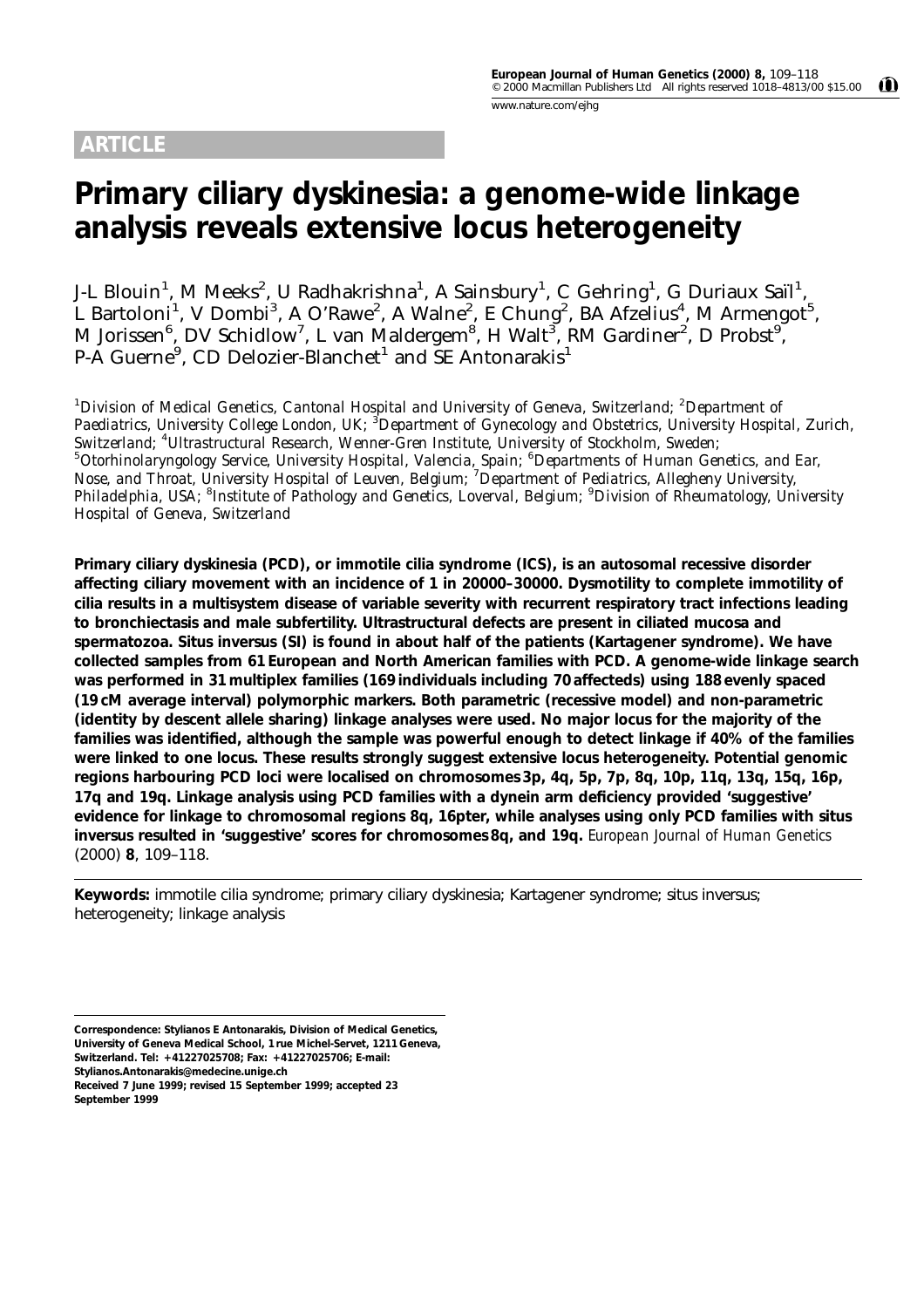### **Introduction**

Primary ciliary dyskinesia (PCD), also known as immotile cilia syndrome (ICS), (OMIM 242650), is an hereditary disorder affecting ciliary movement, with an incidence of 1 in 20000–30000. $1-3$  Dysmotility to complete immotility of cilia predisposes to recurrent pulmonary and upper respiratory tract infections resulting in bronchiectasis. Male infertility is frequently reported, whereas subfertility in females has also been suggested.<sup>4,3</sup> Dextrocardia usually with situs inversus totalis, is observed in about 50% of patients; $1$  PCD with situs inversus (SI) is also referred to as Kartagener syndrome (KS), (OMIM 244400). About two-thirds of patients suffer from chronic headaches.<sup>5</sup>

In PCD patients, cilia and the sperm flagella, demonstrate defective motion;<sup>3,6,7</sup> the movement defects are usually associated with similar abnormal morphology. Numerous short cilia cover the epithelia of the airways, whereas each spermatozoon has a single long flagellum with a similar central axoneme structure. Electron microscopy revealed nine peripheral microtubular doublets plus a central pair in cilia and flagella. Each microtubule is composed of globular protein molecules, the tubulins. One of the microtubules of each peripheral doublet shows two short linear extensions laterally, the dynein arms, oriented towards the next doublet. The outer and inner arms act in conjunction with microtubules of the adjacent doublets to create and coordinate a sliding force required for the beating of cilia and flagella.

About half the patients with PCD have an abnormality of inner and/or outer dynein arms (IDA, ODA, complete absence or reduction in their number, or abnormalities in their orientation).<sup>8</sup> The remaining half have various other types of anomalies in ciliary structure or no apparent changes. Although ultrastructural analysis suggests that the primary defect(s) in PCD may lie in constitutive proteins of the cilia,<sup>9,8,10</sup> no mutant gene associated with the disease has been identified to date.

In the majority of families, PCD is transmitted as an autosomal recessive trait. However, a few rare cases of apparently dominant or X-linked inheritance have been reported.<sup>11,12</sup>

In order to determine the chromosomal localisation of genes involved in PCD, we performed a genome-wide linkage analysis using a panel of multiplex families (at least two affecteds per family). We failed to identify a common locus for PCD, but several chromosomal regions yielded lod scores which suggest the presence of loci linked to the phenotype. These results confirm that PCD is genetically highly heterogeneous; a much larger sample is needed to establish the chromosomal localisation of some of the responsible genes. A candidate gene approach for the cloning of PCD genes may be more fruitful than positional cloning.

### **Families and methods**

### **Collection of families with PCD**

Families with PCD were enrolled in the study after informed consent. The clinical protocols were approved by the University of Geneva, University College London and local institutions. Diagnosis was established by electron microscopy in at least one affected individual in most families. Affected individuals demonstrated symptoms that included recurrent infections of upper respiratory tract, nasal polyps, sinusitis, recurrent bronchopneumonia, SI, reduced mucociliary clearance, subfertility, abnormal ciliary movements and ciliary abnormalities. DNA was extracted from all members of these families and has been stored anonymously.

### **DNA genotyping**

Genomic DNA was purified from blood lymphocytes according to standard extraction methods. DNA polymorphisms were analysed by PCR amplification of short tandem repeat sequences.<sup>13</sup> The markers selected were from the Généthon and CHLC collections, version 6.0, of Research Genetics.<sup>14-17</sup> Genotypes were independently determined by two different investigators. Family information and linkage analysis files were created using the pedigree computer program Cyrillic (Cherwell, Oxford, UK).

### **Linkage analysis**

We estimated the power of the family sample for linkage analysis, under either homogeneity or at different levels of heterogeneity using the SLINK program.<sup>18,19</sup> Two-point parametric linkage analysis was performed using the ILINK, MLINK programs of LINKAGE v5.2,<sup>20</sup> or FASTLINK v3.0.<sup>21</sup> We used the ANALYSIS package to estimate heterogeneity,<sup>22</sup> and identity by descent (IBD) sib-pair allele sharing.<sup>23</sup> Multipoint parametric and non-parametric analyses were performed using the Genehunter program. $^{24}$  Linkage analysis computations were performed either with the informatics facility of Geneva University Medical Center or the UK HGMP (http:// www.hgmp.mrc.ac.uk/). Maximum lod and location scores were calculated for each marker by assuming autosomal recessive inheritance with 90% penetrance. The gene frequency of PCD was estimated at 1 in 141 (corresponding to a disease frequency of 1 in 20000). The allele frequencies were considered equal. For multipoint linkage analysis the intermarker distances were based on the marker map (Weber, version 6.0) (http://www.marshmed.org/genetics/sets/ scrset6.txt). Analyses were conducted independently on all multiplex families, multiplex families with SI, and with inner and/or outer dynein arm deficiency (DAD).

### **Results**

### **Recruitment of families with PCD**

We identified and collected 61 families with individuals diagnosed with PCD (OMIM 242650) from Europe and North America (Table 1). There were 99 affected and 178 nonaffected individuals in the sample. Over half (60%) of the families had DAD. There were 29 families in which at least one member had SI.

## 110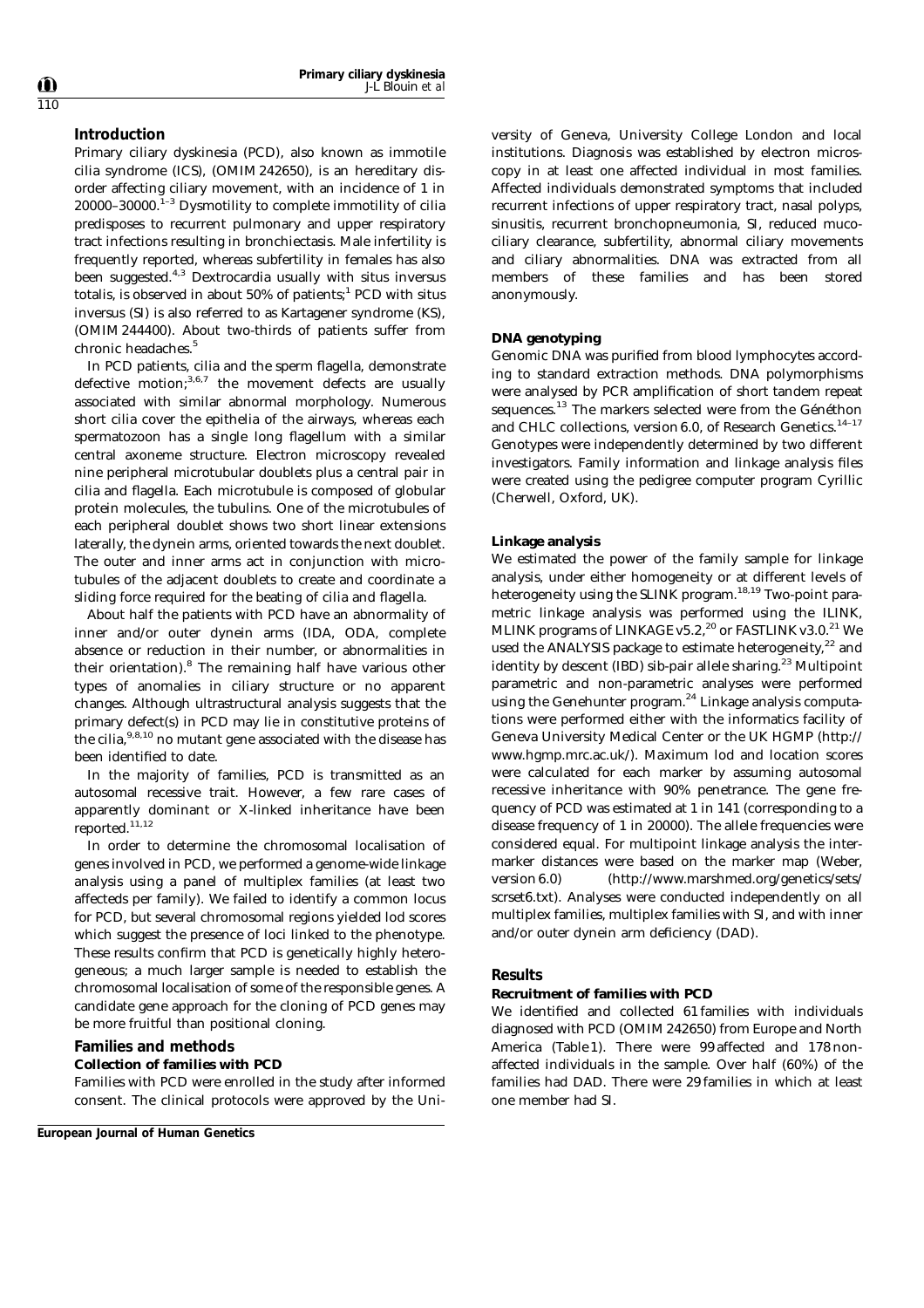|                    |    | Families Individuals individuals individuals |    | Affected Non-affected |
|--------------------|----|----------------------------------------------|----|-----------------------|
| Families with PCD  | 61 | 277                                          | 99 | 178                   |
| All multiplex      | 31 | 169                                          | 70 | 99                    |
| Multiplex with SI  | 18 | 106                                          | 39 | 67                    |
| Multiplex with DAD | 20 | 114                                          | 47 | 67                    |

We selected 31 multiplex families with at least two affected individuals for a genome-wide linkage analysis (70 affected and 99 non-affected) (Figure 1). Among these were 46 sibpairs and 51 affected pairs. In 18 of these 31 families, SI was present in one or more affected individuals (in 12 of these SI was not present in all affecteds). In one family, one monozygotic twin had SI, whereas the other did not (another such family has recently been described $^{25}$ ). This latter family was not among the 31 families used for linkage analysis. Consanguinity was observed in family UCL01 only.

### **Sample power**

In order to estimate the power of our family sample to detect a PCD locus, pedigrees were used for a two-point linkage simulation assuming either genetic homogeneity or various levels of heterogeneity based on 200 replicates of genotype combinations. Under homogeneity using a 6-allele marker, the expected maximum lod score (ELOD) value would reach 24.9 at  $\theta = 0$ , with an average ELOD score of 20.89 at  $\theta = 0$ . Under the model of 50% unlinked families the maximum ELOD score was 16.37 at  $\theta = 0$ , and the mean ELOD was 4.83 at  $\theta$  = 0. Under an extensive heterogeneity model (90% of families unlinked to a locus), the maximum ELOD score was 3.51 at  $\theta = 0$ , and the mean ELOD was 0.32 at  $\theta = 0$ . The sample was adequate to detect a mean ELOD of 3.02 at  $\theta = 0$ for a model in which 60% of the families were not linked to a locus. Since our genome-wide scan was done with a map density of markers at 19 cM average interval, we also performed power calculations using  $θ = 0.10$  (worst case scenario). Under homogeneity the ELOD score was 18.22 with an average ELOD of 15.43. Under the model of 50% unlinked families the maximum ELOD was 12.84, and the mean ELOD was 3.74. The sample was adequate to detect a mean ELOD of 3.74 at  $\theta = 10$  for a model in which 50% of the families were not linked to a locus.

### **Genome wide linkage analysis**

The 31 multiplex families were analysed for linkage between the PCD phenotype and the 188 microsatellite markers evenly spaced throughout the 22 autosomes with an average interval distance of 19 cM.

Genotypes were determined and analyzed initially using parametric linkage with a recessive mode of inheritance.

Since this analysis failed to detect a single chromosomal region with a significant lod score we used a non-parametric linkage analysis of affected pairs.

The highest scores for each chromosome are shown in Tables 2 and 3. The chromosomal localisation of the most positive scores are displayed in Figure 2.

### **PCD (all 31 families) phenotype**

*Two-point linkage analysis* The probability of linkage was first estimated in a two-point analysis with recessive inheritance (for parametric) and sib-pair IBD allele-sharing analysis (non-parametric). We considered suggestive linkage when the lod scores were  $(Z/ZH) \geq 2.0$ , and 'potentially interesting' linkage when Z/ZH was 0.9–2.0.

Table 2 shows the maximum lod score for each chromosome, assuming homogeneity (Z), or heterogeneity (ZH). This table also contains the results of the non-parametric linkage. *p*-values for the sib-pair analysis of IBD allele sharing is also indicated in the Sib pair column.

The best two-point lod scores exceeding 2.0 were obtained for chromosomes 4q and 5p at markers D4S2368 (ZH = 2.20 at θ = 0.12) and D5S1473 (ZH = 2.20 at θ = 0.08) respectively. These scores do not provide significant evidence for linkage and are considered as suggestive. The sib-pair analysis for D4S2368 resulted in  $p = 0.000435$  which is also in the 'suggestive' range.<sup>26</sup> For D5S1473, sib-pair analysis yielded  $p = 0.0071$ .

In the group of 'potential, interesting' results (Z/ZH between 0.9 and 2.0) we noted markers in seven additional chromosomal regions at 3p (D3S2432, ZH = 1.37 at  $\theta$  = 0), 7p (D7S2201, ZH = 0.90 at  $\theta = 0$ ), 8q (D8S1179, ZH = 1.49 at  $\theta = 0.04$ , 15q (D15S642, ZH = 0.93 at  $\theta = 0.24$ ), 16p (D16S2619, ZH = 0.90 at  $\theta$  = 0), 17q (D17S928, ZH = 1.03 at θ = 0), 19q (D19S601, ZH = 1.64 at θ = 0.02) (Figure 2B). The sib-pair analysis for each of these markers showed the following *p*-values: D3S2432 (*p* = 0.271); D7S2201 (*p* = 0.287); D8S1179 (*p* = 0.021); D15S642 (*p* = 0.025); D16S2619 (*p* = 0.180); D17S928 (*p* = 0.080) and D19S601  $(p = 0.021)$ . In addition, the sib-pair two-point linkage analysis yielded 'potential, interesting' scores for D3S1766 (*p* = 0.017), and D16S748 (*p* = 0.024).

*Multipoint linkage analysis* We also performed a chromosome-wide multipoint analysis using a fixed map and the Genehunter program (Table 2). No chromosomal regions showed Z-all values that were 'significant' or 'suggestive' for linkage. The analysis showed highest allele sharing on chromosomes 8q  $(Z-\text{all}_{\text{max}} = 1.90, p = 0.025, \text{at position}$ 120 cM from 8pter) and 16pter (Z-all<sub>max</sub> = 1.85,  $p = 0.028$ , at position 0).

Additional potential regions of interest may include chromosomes 3q (Z-all<sub>max</sub> = 1.55,  $p = 0.054$ , at position 120), 5p  $(Z-\text{all}_{\text{max}} = 1.32,$   $p = 0.086,$  at position 22), 10p  $(Z-\text{all}_{\text{max}} = 1.33, p = 0.084, \text{ at position 23}, 15q \text{ ter}$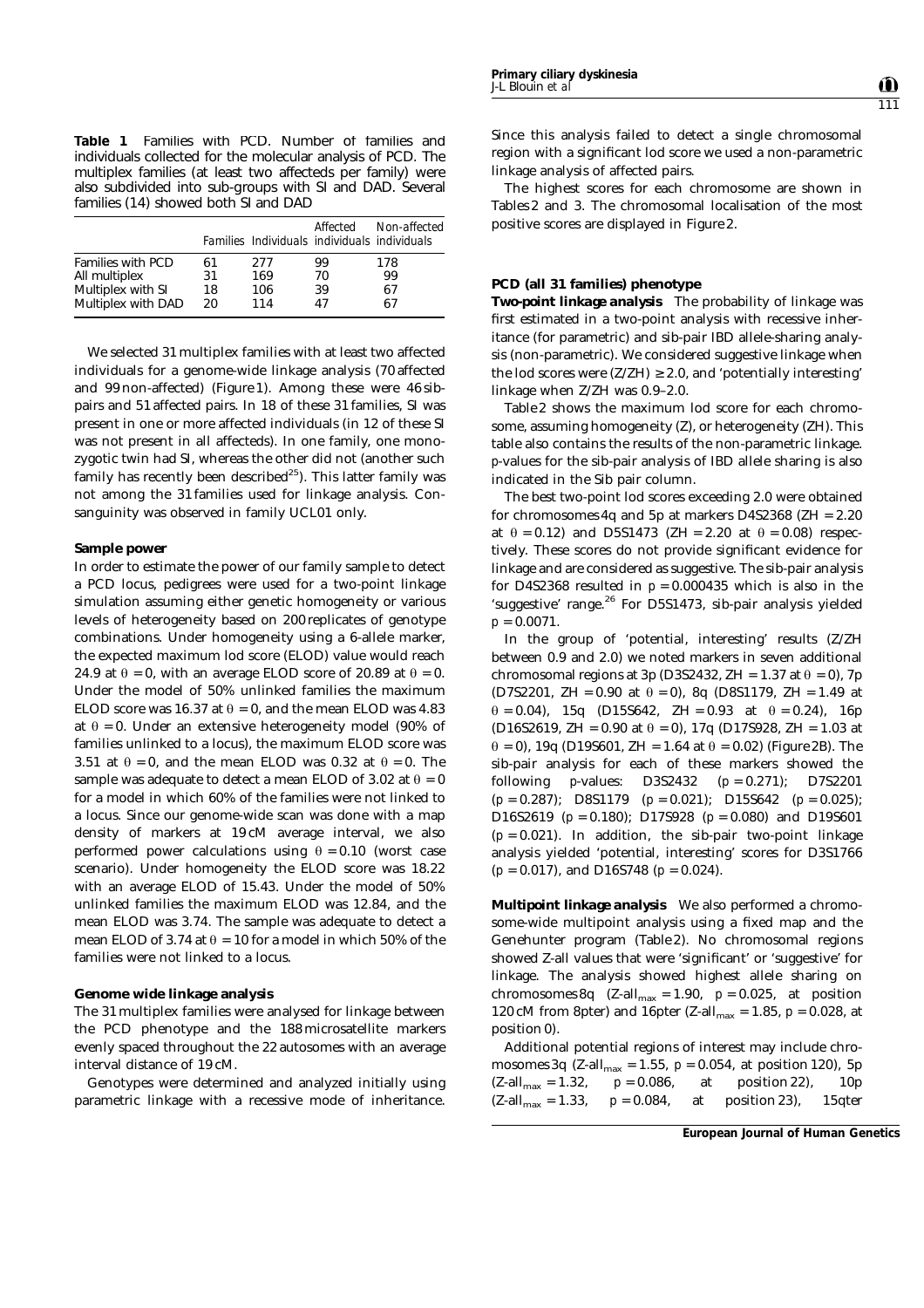

**Figure 1** A schematic representation of the 31 nuclear families with PCD included in the genome-wide linkage analysis.

 $(Zall_{max} = 1.60, p = 0.049, at position 109), and 17qter$  $(Z-all_{max} = 1.39, p = 0.078, at position 135)$  (Figure 2B).

### **PCD-SI subphenotype**

We also performed two-point and multipoint linkage analysis in sub-groups of PCD families. One major sub-group of

18 families is that with SI in at least one affected per family. The highest parametric two-point 'suggestive' lod score (Table 3A) were obtained for chromosomes 8q (D8S1179, ZH = 2.50 at  $\theta$  = 0.08; the ZH for all 31 PCD families was 1.49) and 19q (D19S601, ZH = 2.46 at  $\theta$  = 0.14; the ZH for all 31 PCD families was 1.64). Non-parametric two-point sib-pair analysis for marker D8S1179 on 8q was *p* = 0.0012 (*p* for all

**European Journal of Human Genetics**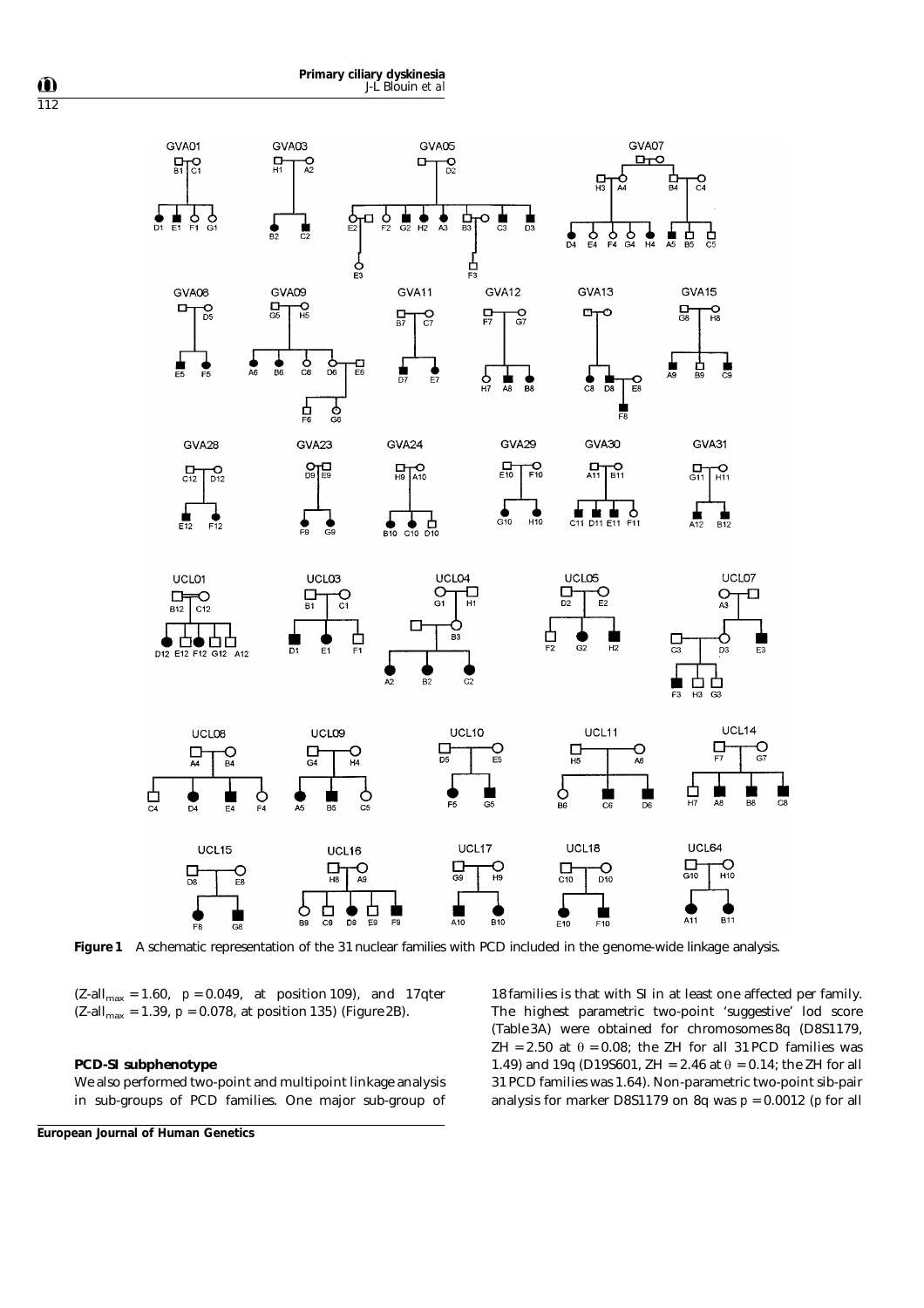**Table 2** Results of genome-wide linkage analysis on the 31 multiplex families. The highest scores obtained for each chromosome are given for both parametric (left panel) and non-parametric (right panel) analyses. For the two-point analyses, the marker loci with the highest scores and their corresponding distance from pter of the genetic map are shown. For the multipoint analysis, the position of the highest score is determined by the distance from pter of the genetic map

| Parametric      |              |                              |             |                             |                   |                              | Non-parametric   |                   |                       |              |               |                       |  |
|-----------------|--------------|------------------------------|-------------|-----------------------------|-------------------|------------------------------|------------------|-------------------|-----------------------|--------------|---------------|-----------------------|--|
| Two point       |              |                              |             |                             |                   | Two point sib pairs          |                  |                   | Multipoint all pairs  |              |               |                       |  |
| Chromo-<br>some | Ζ            | $\theta$<br>No heterogeneity | ZΗ          | $\theta$ H<br>Heterogeneity | <b>Markers</b>    | <i>Distance</i><br>from pter | P                | <b>Markers</b>    | Distance<br>from pter | $Z$ -all     | P             | Distance<br>from pter |  |
| 2               | 0.11         | 0.32                         | 0.11        | 0.32                        | D1S1660           | 216                          | 0.177            | D1S2134           | 72                    | 0.82         | 0.196         | 61                    |  |
|                 | 0.34         | 0.28                         | 0.53        | 0                           | D2S1326           | 155                          | 0.081            | D2S1391           | 198                   | 0.96         | 0.159         | 188                   |  |
| 3               | 0.62         | 0.3                          | 1.37        | 0                           | D3S2432           | 55                           | 0.017            | D3S1766           | 77                    | 1.55         | 0.054         | 120                   |  |
| 4               | $2.2\,$      | 0.12                         | $2.2\,$     | 0.12                        | D4S2368           | 168                          | 0.000435 D4S2368 |                   | 168                   | 0.73         | 0.223         | 167                   |  |
| 5               | 2.17<br>0.06 | 0.1<br>0.34                  | 2.2<br>0.77 | 0.08                        | D5S1473           | 40<br>114                    | 0.0071           | D5S1473           | 40                    | 1.32         | 0.086         | 22                    |  |
| 6<br>7          | 0.35         | 0.28                         | 0.9         | 0<br>0                      | D6S474<br>D7S2201 | $0$ (pter)                   | 0.262<br>0.104   | D6S1009<br>D7S559 | 134<br>193            | 0.92<br>0.93 | 0.17<br>0.169 | 165<br>194            |  |
| 8               | 1.07         | 0.24                         | 1.49        | 0.04                        | D8S1179           | 136                          | 0.021            | D8S1179           | 136                   | 1.90         | 0.025         | 120                   |  |
| 9               | 0.1          | 0.36                         | 0.1         | 0.36                        | D9S925            | 23                           | 0.09             | D9S934            | 124                   | 0.53         | 0.29          | 58                    |  |
| 10              | 0.63         | 0.26                         | 0.63        | 0.26                        | D10S1412          | 22                           | 0.148            | D10S1412          | 22                    | 1.33         | 0.0845        | 23                    |  |
| 11              | $\Omega$     | 0.5                          | 0.61        | 0                           | D11S2359          | 145                          | 0.068            | D11S1984          | $\mathbf 0$           | 1.14         | 0.121         | $0$ (pter)            |  |
| 12              | 0.24         | 0.32                         | 0.3         | 0.18                        | D12S1064          | 92                           | 0.156            | D12S392           | 168                   | 0.70         | 0.234         | $0$ (pter)            |  |
| 13              | 0.51         | 0.28                         | 0.73        | 0.08                        | D13S285           | 119                          | 0.095            | D13S285           | 119                   | 1.24         | 0.1           | 100                   |  |
| 14              | $\Omega$     | 0.5                          | 0.007       | $\mathbf 0$                 | D14S1280          | 10                           | 0.44             | D14S592           | 54                    | 0.13         | 0.446         | 44                    |  |
| 15              | 0.93         | 0.24                         | 0.93        | 0.24                        | D15S642           | 110 (qter)                   | 0.025            | D15S642           | 110                   | 1.60         | 0.049         | 109 (qter)            |  |
| 16              | 0.24         | 0.3                          | 0.90        | $\mathbf 0$                 | D16S2619          | 20                           | 0.024            | D16S748           | 13                    | 1.85         | 0.028         | 0 (pter)              |  |
| 17              | 0.72         | 0.26                         | 1.03        | 0                           | D17S928           | 135 (qter)                   | 0.08             | D17S928           | 145                   | 1.39         | 0.078         | 135 (qter)            |  |
| 18              | 0.08         | 0.36                         | 0.1         | 0.22                        | D18S535           | 73                           | 0.31             | D18S535           | 73                    | 0.08         | 0.462         | 0 (pter)              |  |
| 19              | 1.28         | 0.2                          | 1.64        | 0.02                        | D19S601           | 78                           | 0.0206           | D19S601           | 78                    | 1.54         | 0.056         | 12                    |  |
| 20              | 0.004        | 0.4                          | 0.015       | 0.04                        | D20S1085          | 74                           | 0.31             | D20S1085          | 74                    | $-0.33$      | 0.63          | $0$ (pter)            |  |
| 21              | 0.09         | 0.34                         | 0.09        | 0.34                        | D21S1432          | 0 (pter)                     | 0.19             | D21S1432          | 0                     | 1.14         | 0.124         | 0 (pter)              |  |
| 22              | 0.02         | 0.4                          | 0.18        | 0                           | D22S683           | 34                           | 0.35             | D22S420           | 0                     | 0.36         | 0.354         | 0 (pter)              |  |

31 families was 0.021) and D19S601 on 19q was *p* = 0.007 (*p* for all 31 families was 0.02).

The highest multipoint Z-all<sub>max</sub> value has been obtained for chromosome 8q (Z-all<sub>max</sub> = 2.03,  $p = 0.017$ , at position 137 cM from 8pter; Z-all<sub>max</sub> for all 31 families was 1.90 for position 120 cM from 8pter). In some cases 'potential, interesting' Z-allmax values for novel chromosomal regions were observed. These are on chromosomes 3 (Z-all<sub>max</sub> =  $1.68$ ) at position 120), 5q  $(Zall_{max} = 1.45$  at position 1.71), 11q (Z-all<sub>max</sub> = 1.52 at position 128), 13q (Z-all<sub>max</sub> = 1.47 at position 57), 16 pter  $(Z-\text{all}_{\text{max}} = 1.49$  at position 0), 17 p (Z-all<sub>max</sub> = 1.58 at position 135), 19q (Z-all<sub>max</sub> = 1.71 at position 78) (Figure 2B).

### **PCD-DAD subphenotype**

Another sub-group of PCD, composed of 20 families in our sample, is that with outer and/or inner dynein arm deficiency (DAD), and was also analysed (Table 3B).

The highest parametric lod scores were obtained on chromosomes 8q (D8S1179, ZH = 1.91 at  $\theta$  = 0.04; the ZH for all 31 families was 1.49) and 19q (D19S601, ZH = 1.77 at  $\theta$  = 0.1; the ZH for all 31 families was 1.64).

Non-parametric two-point sib-pair analysis yielded 'suggestive' *p*-value for D8S1179 on 8q, which was *p* = 0.002 (the corresponding *p* for all 31 families was 0.021) and D16S748 on 16p was *p* = 0.008 (the *p* for all 31 families was 0.024).

The highest 'suggestive' Z-all $_{\text{max}}$  multipoint values have been obtained for chromosomes 16pter (Z-all<sub>max</sub> = 2.96,

 $p = 0.001$ , at position 0 cM from 16 pter); the Z-all<sub>max</sub> = for all 31 families was 1.85 for position 0 cM from 16pter), and 8q  $(Z-all_{max} = 2.85, p = 0.002, at position 120 cM from 8pter; the$ Z-all<sub>max</sub> = for all 31 families was 1.90 for position 120 cM). In some cases 'potential, interesting' Z-all<sub>max</sub> values for other chromosomal regions have been observed. These are on chromosomes 15pter (Z-all<sub>max</sub> = 1.86 at position 109), and 17qter (Z-all<sub>max</sub> 1.55 at position 135) (Figure 2B). We did not further sub-categorise our sample into families with only inner or only outer dynein deficiency since the numbers of such families was too small for linkage analyses.

### **Discussion**

Primary ciliary dyskinesia (PCD), is a phenotype with recognised clinical variability. One example of the variable expression is that only half the patients within a given family have SI. A set of monozygotic twins has been reported in which one twin had SI and the other did not.<sup>25</sup> We also observed one such case in family UCL013.

PCD is likely to be a genetically heterogeneous disorder since there is a variety of ciliary abnormalities and a plethora of proteins are involved in the construction and motility of the cilia. Nearly 250 different polypeptides have been identified within the ciliary axonemes of lower organisms.<sup>9</sup>

Our genome-wide linkage analysis of 31 multiplex families provided strong evidence against a single locus responsible for the majority of families with PCD. Furthermore, we failed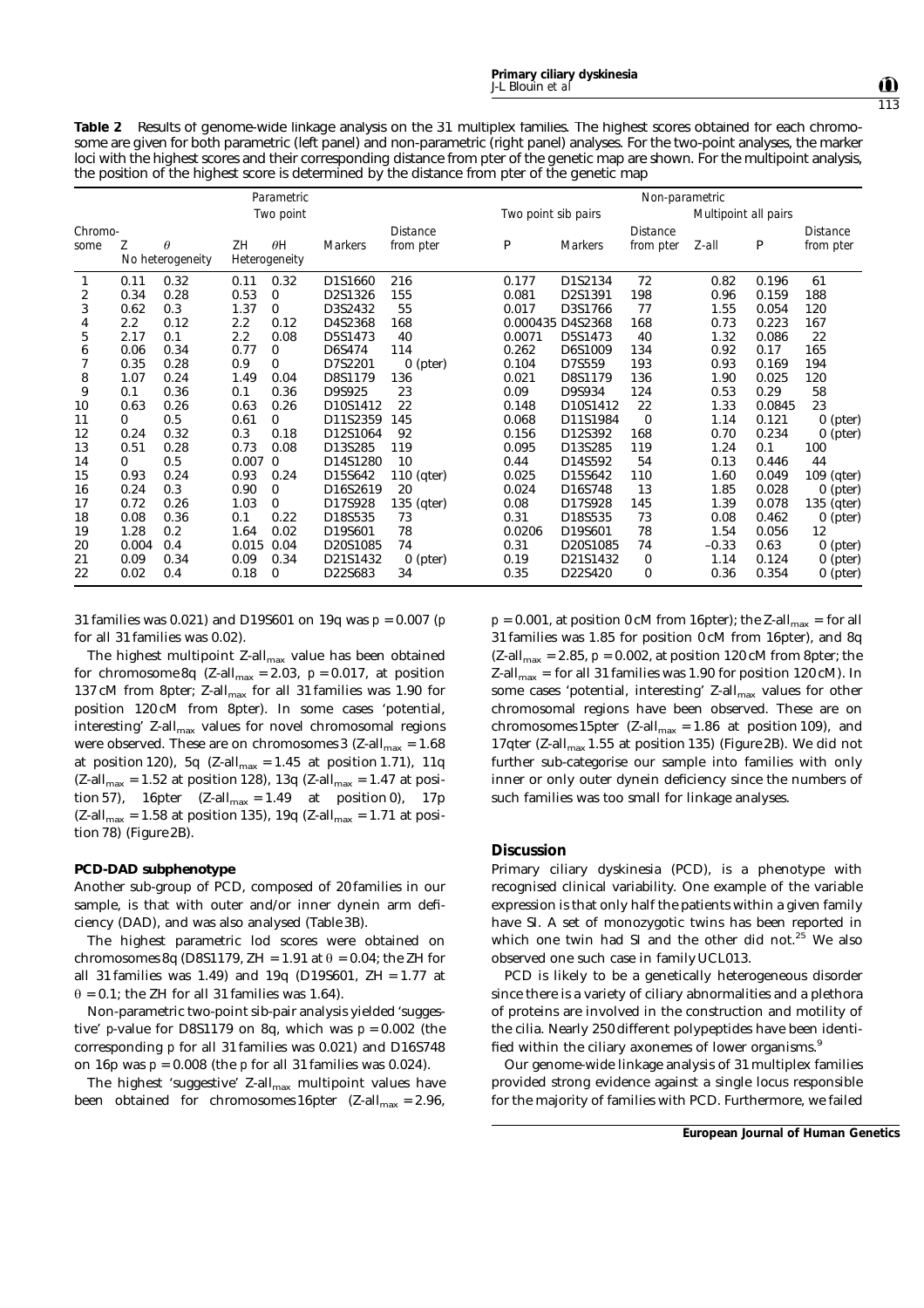### 114

**Table 3** Results of genome-wide linkage analysis on the PCD sub-phenotypes (SI, DAD). Both parametric and non-parametric analyses were performed on **a**, families with SI and on **b**, families with DAD. The highest scores obtained for each chromosome are given for both two-point and multipoint analyses

|                   |               |                          |                | Parametric    |                    |                              | Non-parametric |                    |                 |                |                       |
|-------------------|---------------|--------------------------|----------------|---------------|--------------------|------------------------------|----------------|--------------------|-----------------|----------------|-----------------------|
|                   |               |                          |                | Two point     |                    |                              | Two point      |                    |                 | Multipoint     |                       |
| Chromo-<br>some   | Ζ             | $\theta$                 | ZΗ             | $\theta H$    | <b>Markers</b>     | <b>Distance</b><br>from pter | P              | <b>Markers</b>     | $Z$ -all        | P              | Distance<br>from pter |
| a: Situs inversus |               |                          |                |               |                    |                              |                |                    |                 |                |                       |
| 1                 | 0.11          | 0.34                     | 0.11           | 0.34          | D1S2141            | 235                          | 0.204          | D1S2141            | 0.54            | 0.284          | 225                   |
| $\overline{2}$    | 0.01          | 0.38                     | 0.1            | 0             | D2S423             | 10                           | 0.863          | D2S410             | 1.04            | 0.133          | $0$ (pter)            |
| 3                 | 0.50          | 0.3                      | 1.25           | 0             | D3S2432            | 55                           | 0.0191         | D3S2459            | 1.68            | 0.039          | 120                   |
| 4                 | 1.57          | 0.12                     | 1.57           | 0.12          | D4S2368            | 168                          | 0.0028         | D4S2368            | 0.90            | 0.169          | 155                   |
| 5                 | 1.13          | 0.2                      | 1.13           | 0.2           | D5S1471            | 186                          | 0.0494         | D5S1471            | 1.45            | 0.065          | 171                   |
| 6                 | 0.42          | 0.22                     | 0.72           | 0.02          | D6S1056            | 99                           | 0.159          | D6S1056            | 0.41            | 0.322          | 0 (pter)              |
| 7                 | 0.44          | 0.26                     | 0.44           | 0.26          | D7S559             | 193                          | 0.023          | D7S559             | 0.73            | 0.217          | 194 (gter)            |
| 8                 | 2.43          | 0.14                     | 2.51           | 0.08          | D8S1179            | 136                          | 0.0012         | D8S1179            | 2.03            | 0.017          | 137                   |
| 9                 | 0.29          | 0.26                     | 0.29           | 0.26          | D9S915             | 144                          | 0.132          | D9S915             | 0.33            | 0.359          | 58                    |
| 10                | 0.04          | 0.38                     | 0.53           | 0             | D10S1225           | 82                           | 0.266          | D10S1225           | 1.06            | 0.130          | 100                   |
| 11                | 0.31          | 0.28                     | 0.31           | 0.28          | D11S912            | 125                          | 0.125          | D11S912            | 1.52            | 0.054          | 128                   |
| 12                | 0.27          | 0.3                      | 0.32           | 0.18          | D12S392            | 168 (qter)                   | 0.193          | D12S392            | 0.62            | 0.255          | 164 (qter)            |
| 13                | 0.71          | 0.24                     | 0.86           | 0.08          | D13S285            | 119 (qter)                   | 0.042          | D13S285            | 1.47            | 0.063          | 57                    |
| 14                | 0             | 0.5                      | 0              | 0.5           | D14S53             | 75                           | 0.948          | D14S53             | $-0.19$         | 0.579          | 44                    |
| 15                | 0.74          | 0.24                     | 0.74           | 0.24          | D15S642            | 110 (gter)                   | 0.073          | D15S642            | 1.45            | 0.064          | 109 (qter)            |
| 16                | 1.38<br>1.01  | 0.14<br>0.24             | 1.38<br>1.01   | 0.14<br>0.24  | D16S403            | 37                           | 0.0098         | D16S403<br>D17S928 | 1.49<br>1.58    | 0.059<br>0.054 | 0 (pter)              |
| 17                | 0.34          | 0.26                     | 0.38           | 0.18          | D17S928<br>D18S535 | 145 (qter)                   | 0.037<br>0.095 |                    |                 | 0.689          | 135<br>4              |
| 18<br>19          | 2.46          | 0.14                     | 2.46           | 0.14          | D19S601            | 73<br>78                     | 0.007          | D18S535<br>D19S601 | $-0.47$<br>1.71 | 0.037          | 78                    |
| 20                | $0.004$ $0.4$ |                          | 0.01           | 0.02          | D20S1085           | 74                           | 0.270          | D20S1085           | $-0.28$         | 0.605          | 58                    |
| 21                | 0.002 0.44    |                          |                | 0.002 0.44    | D21S1432           | $0$ (pter)                   | 0.407          | D21S1432           | 0.33            | 0.364          | $0$ (pter)            |
| 22                | 0.08          | 0.34                     | $0.43 \quad 0$ |               | D22S683            | 34                           | 0.330          | D22S683            | 0.02            | 0.489          | 34 (qter)             |
|                   |               | b: Dynein arm deficiency |                |               |                    |                              |                |                    |                 |                |                       |
| 1                 | 0.12          | 0.32                     |                | $0.12$ $0.32$ | D1S3669            | 32                           | 0.135          | D1S3669            | 1.37            | 0.075          | 22                    |
| 2                 | 0             | 0.5                      | 0.06           | 0             | D2S423             | 10                           | 0.904          | D2S423             | 0.63            | 0.25           | 160                   |
| 3                 | 0.46          | 0.3                      | 0.96           | 0             | D3S2432            | 55                           | 0.212          | D3S2459            | 1.19            | 0.112          | 120                   |
| 4                 | 1.19          | 0.16                     | 1.19           | 0.16          | D4S2368            | 168                          | 0.221          | D4S403             | 1.18            | 0.113          | 145                   |
| 5                 | 0.47          | 0.22                     | 0.70           | 0             | D5S807             | 19                           | 0.027          | D5S807             | 1.32            | 0.09           | 0 (pter)              |
| 6                 | 0.54          | 0.18                     | 0.56           | $\mathbf 0$   | D6S305             | 163                          | 0.118          | D6S305             | 1.32            | 0.087          | 165                   |
| 7                 | 0.58          | 0.22                     | 0.75           | 0.08          | D7S1802            | 25                           | 0.035          | D7S1802            | 1.44            | 0.071          | 25                    |
| 8                 | 1.78          | 0.18                     | 1.91           | 0.04          | D8S1179            | 136                          | 0.002          | D8S1179            | 2.85            | 0.0017         | 120                   |
| 9                 | 0.59          | 0.2                      | 0.59           | 0.2           | D9S915             | 144                          | 0.034          | D9S925             | 1.31            | 0.094          | 18                    |
| 10                | 0.16          | 0.3                      | 0.16           | 0.3           | D10S1423           | 43                           | 0.199          | D10S1423           | 0.77            | 0.212          | 128                   |
| 11                | 0.61          | 0.26                     | 0.62           | 0.22          | D11S1984           | $0$ (pter)                   | 0.037          | D11S1984           | 1.02            | 0.147          | $0$ (pter)            |
| 12                | 0.05          | 0.36                     | 0.13           | 0             | D12S372            | $0$ (pter)                   | 0.207          | D12S372            | 0.67            | 0.243          | $0$ (pter)            |
| 13                | 0.79          | 0.24                     | 0.88           | 0.12          | D13S285            | 119 (qter)                   | 0.061          | D13S285            | 1.42            | 0.073          | 100                   |
| 14                | 0.02          | 0.38                     | 0.02           | 0.38          | D14S592            | 54                           | 0.383          | D14S592            | 0.08            | 0.464          | 117                   |
| 15                | 0.74          | 0.24                     | 0.74           | 0.24          | D15S642            | 110 (qter)                   | 0.020          | D15S642            | 1.86            | 0.029          | 109 (qter)            |
| 16                | 1.07          | 0.22                     | 1.08           | 0.18          | D16S748            | 13                           | 0.008          | D16S748            | 2.96            | 0.001          | $0$ (pter)            |
| 17                | 0.57          | 0.28                     | 0.57           | 0.28          | D17S928            | 135 (qter)                   | 0.04           | D17S928            | 1.55            | 0.057          | 135 (qter)            |
| 18                | 0             | 0.5                      | 0              | 0.5           | D18S843            | 33                           | 0.426          | D18S843            | $-0.23$         | 0.592          | $0$ (pter)            |
| 19                | 1.61          | 0.18                     | 1.77           | 0.1           | D19S601            | 78                           | 0.015          | D19S601            | 1.23            | 0.104          | 78                    |
| 20                | 0.10          | 0.26                     | 0.24           | $\mathbf 0$   | D20S1085           | 74                           | 0.162          | D20S1085           | $-0.33$         | 0.63           | 59                    |
| 21                | 0.02          | 0.38                     | 0.02           | 0.38          | D21S1432           | $0$ (pter)                   | 0.372          | D21S1432           | 0.71            | 0.237          | $0$ (pter)            |
| 22                | 0.11          | 0.32                     | $0.34 \quad 0$ |               | D22S683            | 34                           | 0.375          | D22S683            | 0.54            | 0.283          | 34                    |

to detect the existence of only two major loci, each of which could be responsible for at least 40% of the families with PCD. As it is apparent from the power analysis, our sample is sufficient for the detection of two major loci. Our results strongly suggest that PCD is a very heterogeneous autosomal recessive disorder with three or (most likely) more genes responsible for this phenotype.

The failure to detect a significant lod score in this study could also be due to erroneous assignment of the phenotype. It is, however, unlikely that many affected individuals would be wrongly diagnosed since we used strict criteria for diagnosis. The normal phenotype could also have been wrongly assigned due to reduced penetrance, but the misclassification of a few individuals would not have had a significant effect on the resulting scores.

It is likely that PCD is a heterogeneous condition because the cilium structure is an assembly of numerous distinct proteins, primarily dyneins, MAPs and tubulins.<sup>7</sup> This has

**European Journal of Human Genetics**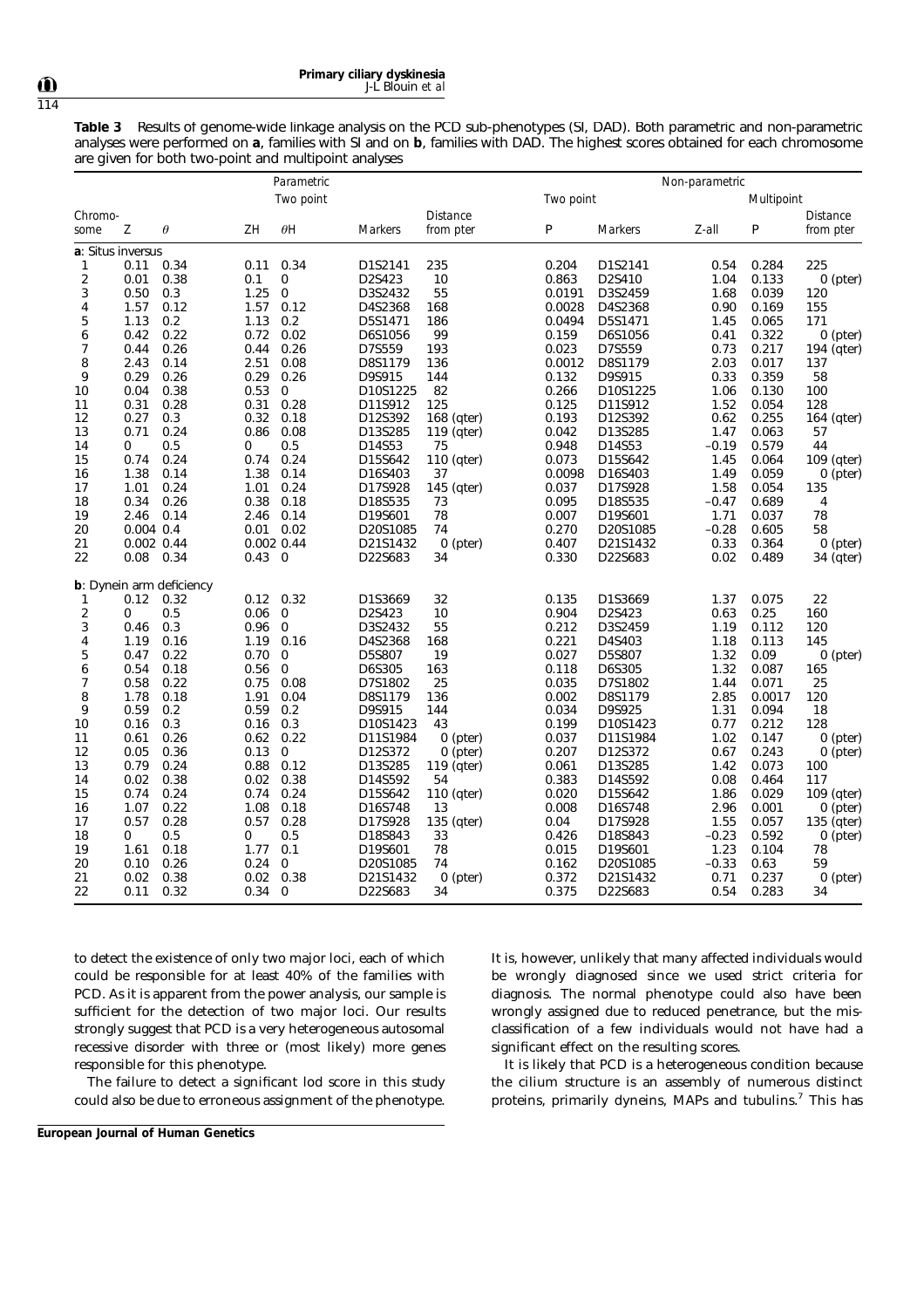

**Figure 2** Schematic representations of the regions with the highest scores obtained from the genome-wide linkage analysis on the PCD families. Scores are classified as suggestive (**A**) or 'potential, interesting' (**B**). Results are shown for all 31 multiplex PCD families (All-PCD), in subgroups of PCD families with situs inversus (SI or PCD with dynein arm deficiency DAD).

been documented in *Chlamyodomonas*, in which immotile strains are associated with many distinct, heritable mutations;<sup>27,28</sup> in that study 12 loci were responsible for defects in the assembly of the outer dynein arms. In our study we used not only parametric, but also non-parametric linkage analysis. This is apparently peculiar given the recessive mode of inheritance in PCD. However, we used the non-parametric linkage because of the uncertainty of the mode of inheritance in some families, the uncertainty of the penetrance of the phenotype, the possibility of digenic inheritance or more complex heritability, and the probable genetic heterogeneity.

Another potential explanation for the failure to detect a major locus in PCD is the assumption of the mode of inheritance. It is possible that, in some families, PCD is not a classic recessive phenotype but rather a digenic disorder in which the co-occurrence of two non-allelic mutations in two different genes is required for the phenotype. In this case the non-parametric analysis would theoretically detect the contribution of some of these loci. The only documented 115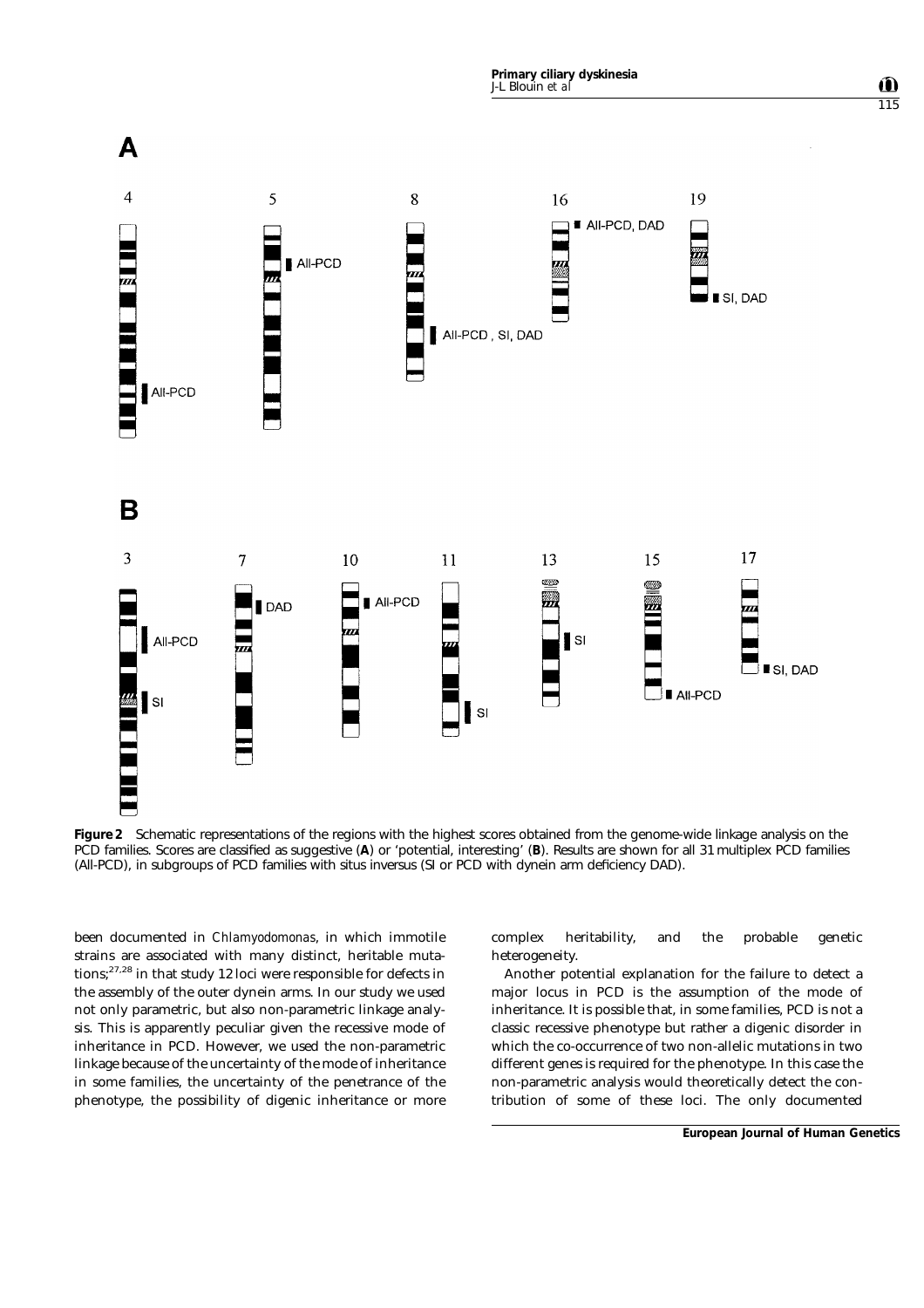disorder of digenic inheritance is that of retinitis pigmentosa due to mutations in the unlinked genes *ROM1* and peripherin/*RDS*. <sup>29</sup> There are rare cases with dominantly inherited PCD<sup>30,11</sup> and in our sample families GVA13 and UCL07 showed modes of inheritance compatible with non-recessive models. The digenic mode of inheritance is also compatible with some cases of apparent dominant inheritance.

We observed differences in the linkage results between the PCD–SI or PCD–DAD groups of families versus all PCD families. These differences may be due to the possibility that the PCD–SI or PCD–DAD families belong to a less heterogeneous group, or that the genes contributing to the PCD–SI or PCD–DAD phenotypes are different from those in families with PCD only. Witt *et al*<sup>31</sup> performed linkage analyses using microsatellite markers spanning chromosome 7 in 30 PCD Polish families. They concentrated on chromosome 7 because of a case with uniparental disomy of chromosome 7 and a phenotype of cystic fibrosis, complete SI, and immotile (although ultrastructurally normal) bronchial ciliary apparatus.<sup>32</sup> Pairwise and multipoint lod scores for 17 microsatellite markers on chromosome 7 provided no support for linkage. However, pairwise and multipoint lod scores for families with ciliary dysfunction only (without SI) detected a possible linkage to chromosome 7. The highest multipoint lod score was 1.41 at 7p15 (markers D7S493 or D7S629) where a gene for the heavy chain of the outer dynein arm has been localised.33 In our study, no evidence for linkage has been obtained for chromosome 7p using all families, or families with SI. However, it is intriguing that all the Z-all $_{\text{max}}$  for the DAD families on chromosome 7 was 1.44 for a region of 25 cM from 7pter.

The different dynein genes are excellent candidates for the phenotypes of PCD. Abnormalities in the inner or outer dynein arms are common in PCD. In addition, a missense mutation Glu-to-Lys in a highly conserved amino acid between the second and third P-loop of the axonemal dynein heavy-chain gene, left/right-dynein (Lrd) was found in both legless (lgl) and inversus viscerum (iv/iv) mice.<sup>34</sup> In humans 18 different dynein gene sequences have been partially characterised and six have been mapped to different chromosomes (3p21–p14, 5p or 8q, 6p21.3, 7p, 17p, 17q25) (http:/ /www.gene.ucl.ac.uk/cgi-bin/nomenclature/). These include 13 axonemal heavy chain polypeptides, and 6 axonemal or cytoplasmic heavy, intermediate and light polypeptides.<sup>35-40</sup> No full length cDNA sequence of any of the human axonemal heavy chain dynein genes has yet been published and no deleterious mutations have been reported. The concordance of dynein mapping positions with the PCD linkages are found on chromosomes 3p (ZH = 1.37), 5p (ZH = 2.197, 2-point sib pairs  $p = 0.0071$ , Z-all<sub>max</sub> = 1.32), 8q  $(ZH = 1.49$ , multipoint Z-all<sub>max</sub> = 1.90) and 17q (ZH = 1.0,  $Z$ -all $_{max}$  = 1.40).

Additional candidate genes for PCD include those encoding the ciliary proteins such as tubulins, connexins, kinesins, nexins and microtubule-associated proteins (MAPs).<sup>41-45</sup> Furthermore, human homologues of mouse genes, mutations in which cause left–right axis malformations in mice, are excellent candidates for PCD. These include the human nodal on chromosome 10q21–q23, HFH-4 on 17q25, inv (either on 6q21.1–q23 or 9q33), Acrv2b (activin receptor type IIB) on 3p22–p21.3, Pitx2 (pitituary homeobox) on 4q25–q26.46–50 From our results on the SI subgroup, chromosome 10q yielded Z-all<sub>max</sub> = 1.06, 17q a Z-all<sub>max</sub> = 1.58, 3p a  $ZH = 1.25$ , and  $4q ZH = 1.57$ . These results do not exclude the possibility that some of these genes are responsible for PCD in certain families.

Another excellent candidate for PCD-SI is ZIC3, since its mouse homologue is mutated in a murine SI model. $51$ Analysis of the SI subgroup with a marker from the pseudoautosomal region of chromosome X (DXYS1107) showed a poor lod score to Xq25–26 (ZH =  $0.7$  at  $\theta = 0.0$ ).

The identification of PCD loci may require a much larger sample size and a genome-wide scan of a much denser set of polymorphic markers. Also, homozygosity mapping in large consanguineous families, or in population isolates $52$  may reveal the chromosomal position of some PCD genes. Another option is to perform mutation analysis in all candidate genes encoding proteins that either contribute to the structure or motility of the cilia, or are responsible for ciliary or laterality phenotypes in the mouse or other organisms (*Chlamydomonas, Xenopus*).28,34,53 These studies will undoubtedly elucidate the genetics and pathophysiology of PCD and may establish interesting novel aspects of monogenic or oligogenic inheritance.

#### **Acknowledgements**

*We thank the families who collaborated in this study, and the Milena Carvajal-ProKartagener Foundation for their generous support. This study was also funded by the Swiss OFES (95.0458), The British Medical Research Council, Action Research, and the University and Cantonal Hospital of Geneva. We are also grateful to Dr A Ziegler for organizing the European union study, to physicians who provided samples (these include Drs C Barrazone, T Rochat and M Zimmerman (Geneva), K Brugger (Diessenhofen), C Heili (Grub), E Horak and MH Sh¨oni (Davos), H Hug-Batschelet, M Ruthishauser (Basel), M Kunzli and P Eng (Aarau), W Sch¨appi (Andelfingen), R Gershoni (Haifa, Israel), Dr A Schoenberger for the extraction and storage of numerous DNA samples, and Drs A Maiti and HS Scott for stimulating discussions.*

**References**

- 1 Rott HD: Kartagener's syndrome and the syndrome of immotile cilia. *Hum Genet* 1979; **46**: 249–261.
- 2 Afzelius BA: The immotile-cilia syndrome: a microtubule-associated defect. *CRC Crit Rev Biochem* 1985; **19**: 63–87.
- 3 Afzelius BA, Mossberg B: Immotile cilia syndrome, including Kartagener syndrome. In: Scriver CR *et al* (eds). *The Metabolic Basis of Inherited Disease*, 6th edn. McGraw-Hill: New York, 1989.
- 4 Arge E: Transposition of the viscera and sterility in men. *Lancet* 1960; **I**: 412–414.

116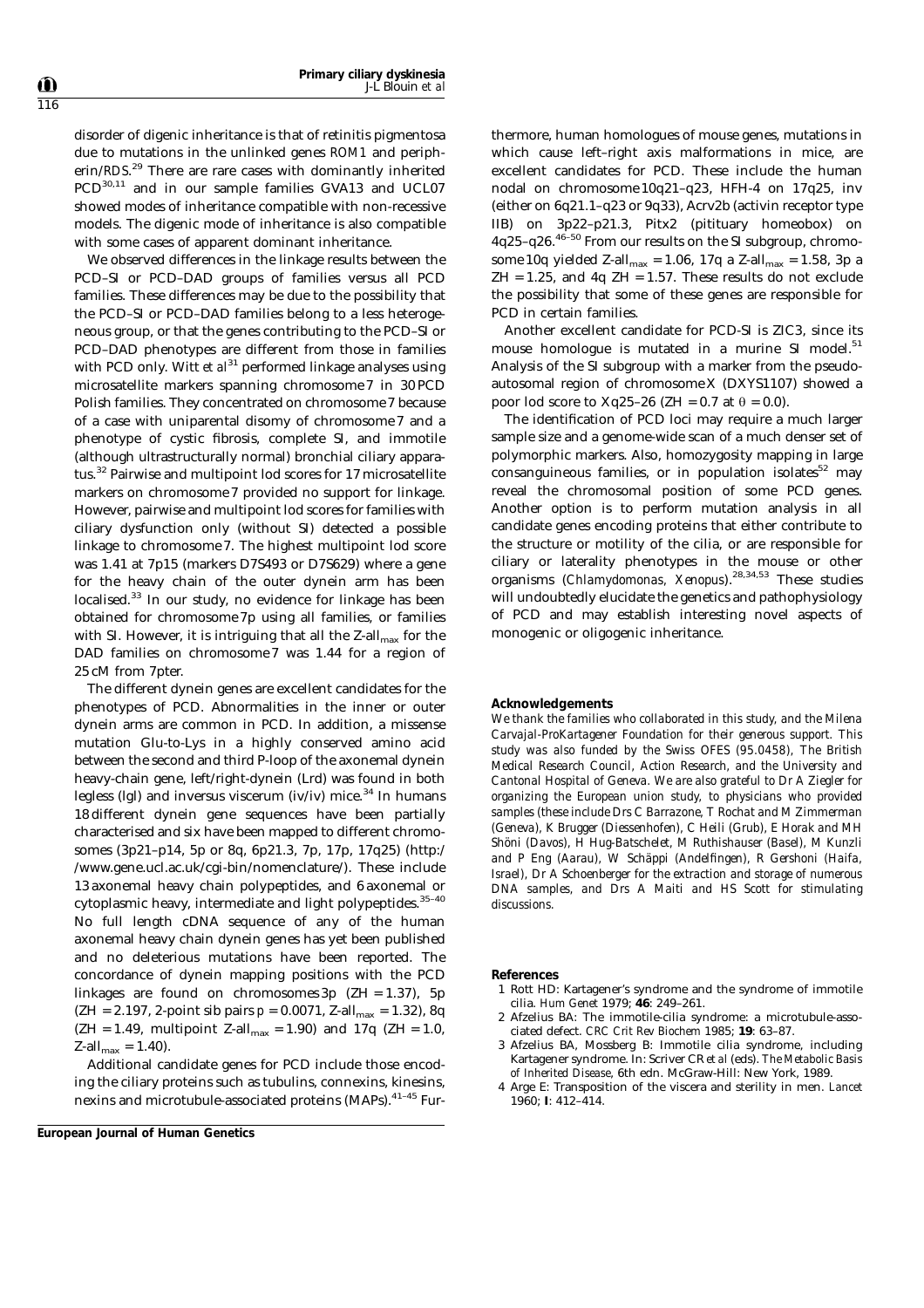- 5 Afzelius BA: The immotile-cilia syndrome and other ciliary diseases. *Int Rev Exp Path* 1979; **19**: 1–43.
- 6 Schidlow DV: Primary ciliary dyskinesia (the immotile cilia syndrome). *Ann Allergy* 1994; **73**: 457–468; quiz 468–470.
- 7 Dutcher SK: Flagellar assembly in two hundred and fifty easyto-follow steps. *Trends Genet* 1995; **11**: 398–404.
- 8 Afzelius BA: Genetical and ultrastructural aspects of the immotilecilia syndrome. *Am J Hum Genet* 1981; **33**: 852–864.
- 9 Piperno G, Huang B, Luck DJ: Two-dimensional analysis of flagellar proteins from wild-type and paralyzed mutants of *Chlamydomonas reinhardtii*. *Proc Natl Acad Sci USA* 1977; **74**: 1600–1604.
- 10 Lurie M, Rennert G, Goldenberg S, Rivlin J, Greenberg E, Katz I: Ciliary ultrastructure in primary ciliary dyskinesia and other chronic respiratory conditions: the relevance of microtubular abnormalities. *Ultrastruct Pathol* 1992; **16**: 547–553.
- 11 Narayan D, Krishnan SN, Upender M *et al*: Unusual inheritance of primary ciliary dyskinesia (Kartagener's syndrome). *J Med Genet* 1994; **31**: 493–496.
- 12 van Dorp DB, Wright AF, Carothers AD, Bleeker-Wagemakers EM: A family with RP3 type X-linked retinitis pigmentosa: an association with ciliary abnormalities. *Hum Genet* 1992; **88**: 331–334.
- 13 Blouin JL, Christie DH, Gos A *et al*: A new dinucleotide repeat polymorphism at the telomere of chromosome 21q reveals a significant difference between male and female rates of recombination. *Am J Hum Genet* 1995; **57**: 388–394.
- 14 Buetow KH, Weber JL, Ludwigsen S *et al*: Integrated human genome-wide maps constructed using the CEPH reference panel. *Nat Genet* 1994; **6**: 391–393.
- 15 Murray JC, Buetow KH, Weber JL *et al*: A comprehensive human linkage map with centimorgan density. Cooperative Human Linkage Center (CHLC). *Science* 1994; **265**: 2049–2054.
- 16 Dubovsky S, Sheffield VC, Duyk GM, Weber JL: Sets of short tandem repeat polymorphisms for efficient linkage screening of the human genome. *Hum Mol Genet* 1995; **4**: 449–452.
- 17 Dib C, Fauré S, Fizames C *et al*: A comprehensive genetic map of the human genome based on 5,264 microsatellites. *Nature* 1996; **380**: 152–154.
- 18 Ott J: Computer-simulation methods in human linkage analysis. *Proc Natl Acad Sci USA* 1989; **86**: 4175–4178.
- 19 Weeks DE, Lehner T, Squires-Wheeler E, Kaufmann C, Ott J: Measuring the inflation of the lod score due to its maximization over model parameter values in human linkage analysis. *Genet Epidemiol* 1990; **7**: 237–243.
- 20 Lathrop GM, Lalouel JM: Easy calculations of lod scores and genetic risks on small computers. *Am J Hum Genet* 1984; **36**: 460–465.
- 21 Cottingham RW Jr, Idury RM, Schaffer AA: Faster sequential genetic linkage computations. *Am J Hum Genet* 1993; **53**: 252–263.
- 22 Ott J: *Analysis of Human Genetic Linkage*, 2nd edn. Johns Hopkins University Press: Baltimore, 1991.
- 23 Penrose LS: The detection of autosomal linkage in data which consist of pairs of brothers and sisters of unspecified parentage. *Ann Eugenics* 1935; **6**: 133–138.
- 24 Kruglyak L, Daly MJ, Reeve-Daly MP, Lander ES: Parametric and nonparametric linkage analysis: a unified multipoint approach. *Am J Hum Genet* 1996; **58**: 1347–1363.
- 25 Noone PG, Bali D, Carson JL *et al*: Discordant organ laterality in monozygotic twins with primary ciliary dyskinesia. *Am J Med Genet* 1999; **82**: 155–160.
- 26 Lander E, Kruglyak L: Genetic dissection of complex traits: guidelines for interpreting and reporting linkage results. *Nat Genet* 1995; **11**: 241–247.
- 27 Sakakibara H, Takada S, King SM, Witman GB, Kamiya RA: *Chlamydomonas* outer arm dynein mutant with a truncated beta heavy chain. *J Cell Biol* 1993; **122**: 653–661.
- 28 Kamiya RJ: Mutations at twelve independent loci result in absence of outer dynein arms in *Chylamydomonas reinhardtii*. *Cell Biol* 1988; **107**: 2253–2258.
- 29 Kajiwara K, Berson EL, Dryja TP: Digenic retinitis pigmentosa due to mutations at the unlinked peripherin/RDS and ROM1 loci. *Science* 1994; **264**: 1604–1608.
- 30 Katsuhara K, Kawamoto S, Wakabayashi T, Belsky JL: Situs inversus totalis and Kartagener's syndrome in a Japanese population. *Chest* 1972; **61**: 56–61.
- 31 Witt M, Wang Y, Wang S *et al*: Exclusion of chromosome 7 for Kartagener syndrome but suggestion of linkage in families with other forms of primary ciliary dyskinesia. *Am J Hum Genet* 1999; **64**: 313–318.
- 32 Pan Y, McCaskill CD, Thompson KH *et al*: Paternal isodisomy of chromosome 7 associated with complete situs inversus and immotile cilia. *Am J Hum Genet* 1998; **62**: 1551–1555.
- 33 Kastury K, Taylor WE, Gutierrez M *et al*: Chromosomal mapping of two members of the human dynein gene family to chromosome regions 7p15 and 11q13 near the deafness loci DFNA 5 and DFNA 11. *Genomics* 1997; **44**: 362–364.
- 34 Supp DM, Witte DP, Potter SS, Brueckner M: Mutation of an axonemal dynein affects left-right asymmetry in inversus viscerum mice. *Nature* 1997; **389**: 963–966.
- 35 Vaughan KT, Mikami A, Paschal BM *et al*: Multiple mouse chromosomal loci for dynein-based motility. *Genomics* 1996; **36**: 29–38.
- 36 Milisav I, Jones MH, Affara NA: Characterization of a novel human dynein-related gene that is specifically expressed in testis. *Mamm Genome* 1996; **7**: 667–672.
- 37 Chapelin C, Duriez B, Magnino F, Goossens M, Escudier E, Amselem S: Isolation of several human axonemal dynein heavy chain genes: genomic structure of the catalytic site, phylogenetic analysis and chromosomal assignment. *FEBS Lett* 1997; **412**: 325–330.
- 38 Neesen J, Koehler MR, Kirschner R *et al*: Identification of dynein heavy chain genes expressed in human and mouse testis: chromosomal localization of an axonemal dynein gene. *Gene* 1997; **200**: 193–202.
- 39 Milisav I, Affara NA: A potential human axonemal dynein heavychain gene maps to 17q25. *Mamm Genome* 1998; **9**: 404–407.
- 40 Kastury K, Taylor WE, Shen R *et al*: Complementary deoxyribonucleic acid cloning and characterization of a putative human axonemal dynein light chain gene. *J Clin Endocrinol Metab* 1997; **82**: 3047–3053.
- 41 Cowan NJ, Wilde CD, Chow LT, Wefald FC: Structural variation among human beta-tubulin genes. *Proc Natl Acad Sci USA* 1981; **78**: 4877–4881.
- 42 Britz-Cunningham SH, Shah MM, Zuppan CW, Fletcher WH: Mutations of the Connexin43 gap-junction gene in patients with heart malformations and defects of laterality. *N Engl J Med* 1995; **332**: 1323–1329.
- 43 Sardella M, Navone F, Rocchi M *et al*: KIF3C, a novel member of the kinesin superfamily: sequence, expression, and mapping to human chromosome 2 at 2p23. *Genomics* 1998; **47**: 405–408.
- 44 Chapin SJ, Lue CM, Yu MT, Bulinski JC: Differential expression of alternatively spliced forms of MAP4: a repertoire of structurally different microtubule-binding domains. *Biochemistry* 1995; **34**: 2289–2301.
- 45 Fukuyama R, Rapoport SI: Brain-specific expression of human microtubule-associated protein 1A (MAP1A) gene and its assignment to human chromosome 15. *J Neurosci Res* 1995; **40**: 820–825.
- 46 Lowe LA, Supp DM, Sampath K *et al*: Conserved left-right assymetry of nodal expression and alterations in murine situs inversus. *Nature* 1996; **381**: 158–161.
- 47 Chen J, Knowles HJ, Herbert JL, Hackett BP: Mutation of the mouse hepatocyte nuclear factor/forkhead homologue 4 gene results in an absence of cilia and random left-right asymmetry. *J Clin Invest* 1998; **102**: 1077–1082.
- 48 Kosaki R, Gebbia M, Kosaki K *et al*: Left-right axis malformations associated with mutations in ACVR2B, the gene for human activin receptor type IIB. *Am J Med Genet* 1999; **82**: 70–76.